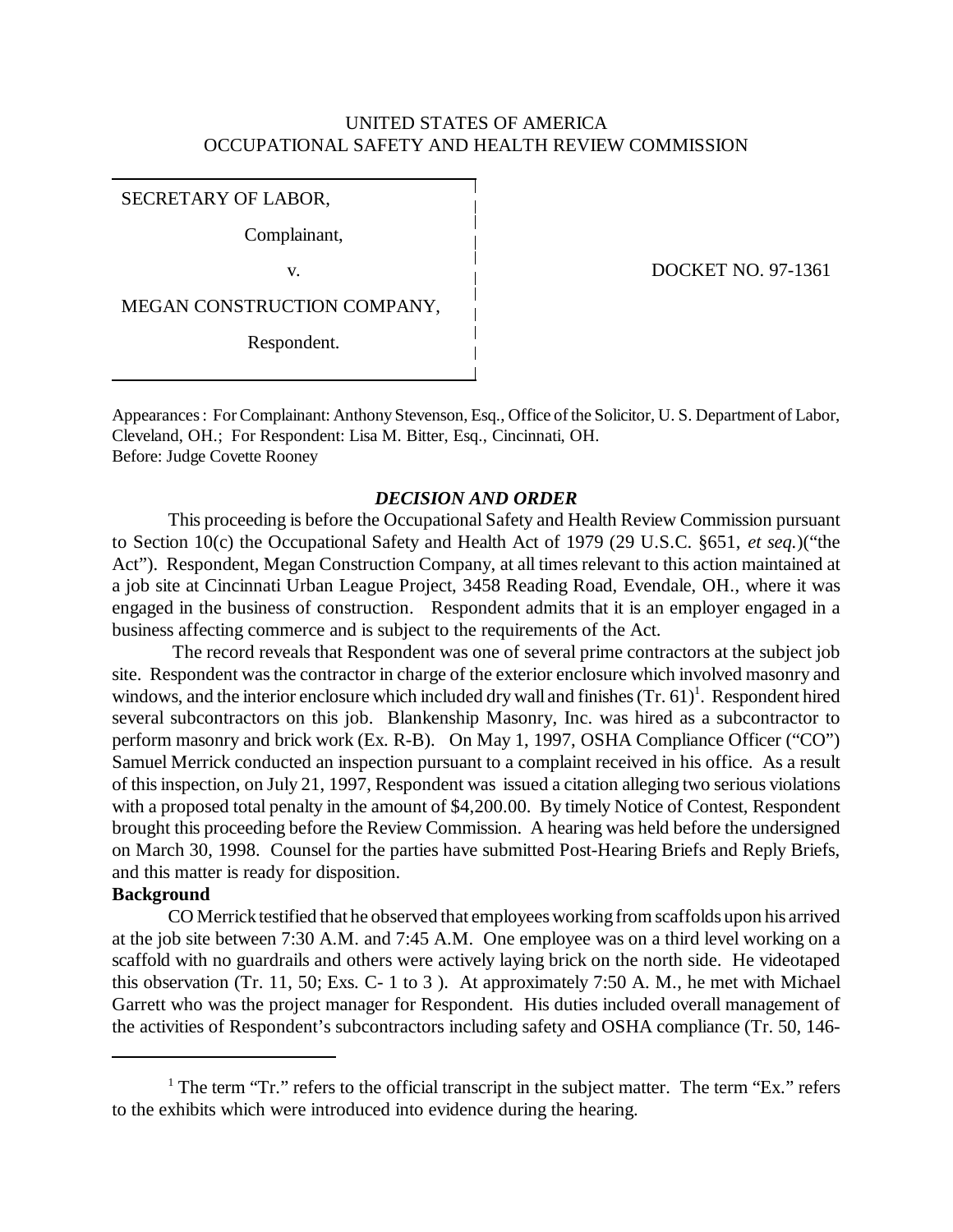48). Mr. Garrett informed him that in his supervisory role, he was responsible for supervising Blankenship Masonry, Inc. while they were laying the brick. He also met with the primary general for the entire site, Mr. Jack Meyer of d.e. Foxx, and the foreman for Blankenship, Mr. William Baudendistel (Tr. 11-13).

The record reveals that the Respondent's office trailer was some 40 to 50 feet from the cited scaffolding. In the door to the trailer there was a 12 by 12 inch safety glass window with wiring in it. CO Merrick testified that he could observe the cited scaffolding from this window without having to bend or stretch in any manner (Tr. 26-27, 51).

## **Secretary's Burden of Proof**

The Secretary has the burden of proving his case by a preponderance of the evidence. In order to establish a violation of an occupational safety or health standard, the Secretary has the burden of proving: (a) the applicability of the cited standard, (b) the employer's noncompliance with the standard's terms, (c) employee access to the violative conditions, and (d) the employer's actual or constructive knowledge of the violation (the employer either knew or with the exercise of reasonable diligence could have known, of the violative conditions).

*Atlantic Battery Co.,* 16 BNA OSHC 2131, 2138 (No. 90-1747, 1994).

### **Citation 1, Item 1**

29 CRF §1926.20(b)(2) Such programs shall provide for frequent and regular inspections of the job sites, materials, and equipment to be made by competent persons designated by the employers.

*a)* The employer failed to make job site inspections, such inspection would have addressed issues of the scaffolding being utilized by employees of the subcontractor such as their erection by a competent person and that they were safe to be utilized.

CO Merrick testified that he asked Mr. Garrett if he had observed the guardrails and the scaffolding that morning. Mr. Garrett told him that he had done inspections (Tr. 14). CO Merrick testified that he issued the instant violation because if Mr. Garrett had made the inspection, the violation should have been corrected before the work began (Tr. 16). He concluded that since there was a violation, Mr. Garrett must not have made an inspection (Tr. 32). He acknowledged that he cited this standard because he saw a violation and it had not been abated. He further acknowledged that the citation did not take into account what Megan's safety program consisted of regarding frequent and regular inspections (Tr. 41). CO Merrick testified that the only documentation Mr. Garrett provided to him validating inspections were written warnings which had been issued to Megan by d.e. Foxx (Tr. 17). He could not recall any documents with regard to weekly inspections or a safety scaffolding checklist (Tr. 32). He further testified that in response to his inquiry regarding a safety program, Mr. Garrett merely pointed to a manual on a shelf. CO Merrick did not retrieve this manual from the shelf because he believed it was company property (Tr. 33).

Mr. Baudendistel, the Blankenship foreman, testified that he did not recall Mr. Garrett performing any inspection of his job site. He testified that he would occasionally see Mr. Garrett walking around the job site. He would see him in passing, headed in and out of the building, or standing in his trailer looking out of the window (Tr. 96-97, 103). He explained that he believed that one would normally be aware of the fact that an inspection of their scaffolding was in progress because the safety person would stand by the scaffold as he observed it (Tr. 98-99). It was his belief that the more effective inspection occurred, when one was aware of the fact that an inspection was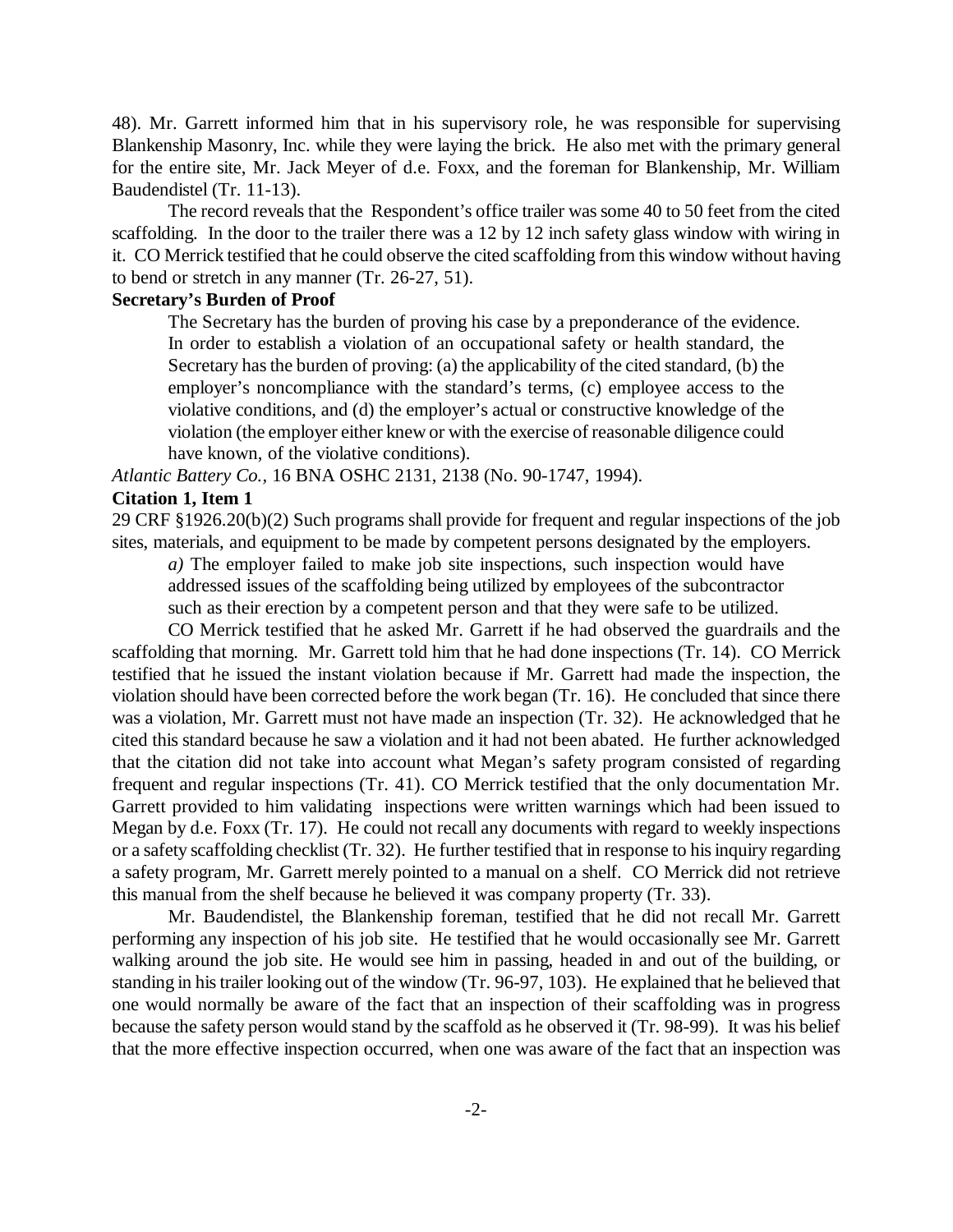in progress. However, Mr. Baudendistel also acknowledged that he could have been busy working and not seen Mr. Garrett performing inspections (Tr. 98-99). In view of this acknowledgment, the undersigned is unpersuaded that no inspections occurred.

The undersigned finds that in order to determine a violation of the cited standard, the Secretary must inquire into the frequency of the inspections and the competency of the person conducting the inspections.<sup>2</sup> The Secretary has not alleged that Mr. Garrett was not competent to perform such inspections. Respondent's President, Evans Nnamdi Nwankwo, testified that Mr. Garrett, in his position as project manager, was at the project everyday. His duties included safety including daily safety inspections, and he received and responded to any safety complaints directed to subcontractors of Megan (Tr. 146-47, 151-54, 156-57). Mr. Garrett testified that he walked the job site daily to see what was going on and He testified that during his daily walk- through, he kept abreast of safety issues and if he saw a safety infraction he had it corrected. If necessary he had the authority to discipline subcontractors for safety infractions He estimated that he spent 35 to 40 percent of the day in the office trailer coordinating activity. The remainder of his day was spent on the job site (Tr. 187- 89 ; Exh. R-E). He testified at times walked the site more than once a day, and if he saw a violation he would take care of it (Tr. 190). He testified that he spoke to Blankenship's foreman on a daily basis (Tr. 191). He further testified that he kept a daily log which included manpower counts and general activities including observations such as safety problems observed during the day. He explained that he had attempted to locate these records but was not successful. He attributed this to the fact that the Respondent had relocated several times into different trailers while performing two other jobs (Tr. 184-85).

Mr. Garrett further testified that he also conducted a weekly inspection which he had documentation of. He testified that upon his arrival he created several safety documents derived from the forms he used with his former employer. These documents were weekly safety reports and scaffolding inspection forms (Tr. 184-85). He testified that Exh R-G contained the weekly safety reports dated from March 10, (one week after he started working for Respondent), March 17, March 24, March 31, April 14, April 21 and April 28, 1997 (Tr. 197- 201). These documents indicate that on April 28, 1997, a problem was recorded with Blankenship's scaffolding - a couple of scaffold board midrails were missing. He explained that he learned that the midrails had been taken down in order to place materials on the scaffolding. He directed Blankenship to immediately replace the rails (Tr. 201-03). He also had a scaffold safety checklist which focused on the actual scaffold components, erection and usage (Tr. 203; Ex. R-H). He completed this checklist for inspections performed March 24 and 31, and April 8, and 28, 1997. He again documented the issue with the missing guardrails where brick and mortar were being loaded on the April 28, 1997 report.

The undersigned finds that the mere existence of safety violations does not per se establish the failure to have a safety program that provided for frequent and regular inspections. The undersigned also finds that the Respondent presented sufficient evidence to establish that frequent

<sup>&</sup>lt;sup>2</sup> Section 1926.32(f) defines a competent person as one who is capable of identifying existing and predictable hazards in the surroundings or working conditions which are unsanitary, hazardous, or dangerous to employees, and who has authorization to take prompt corrective measures to eliminate them. The record contains ample testimony which establishes Mr. Garrett's competency (Tr. 180-83).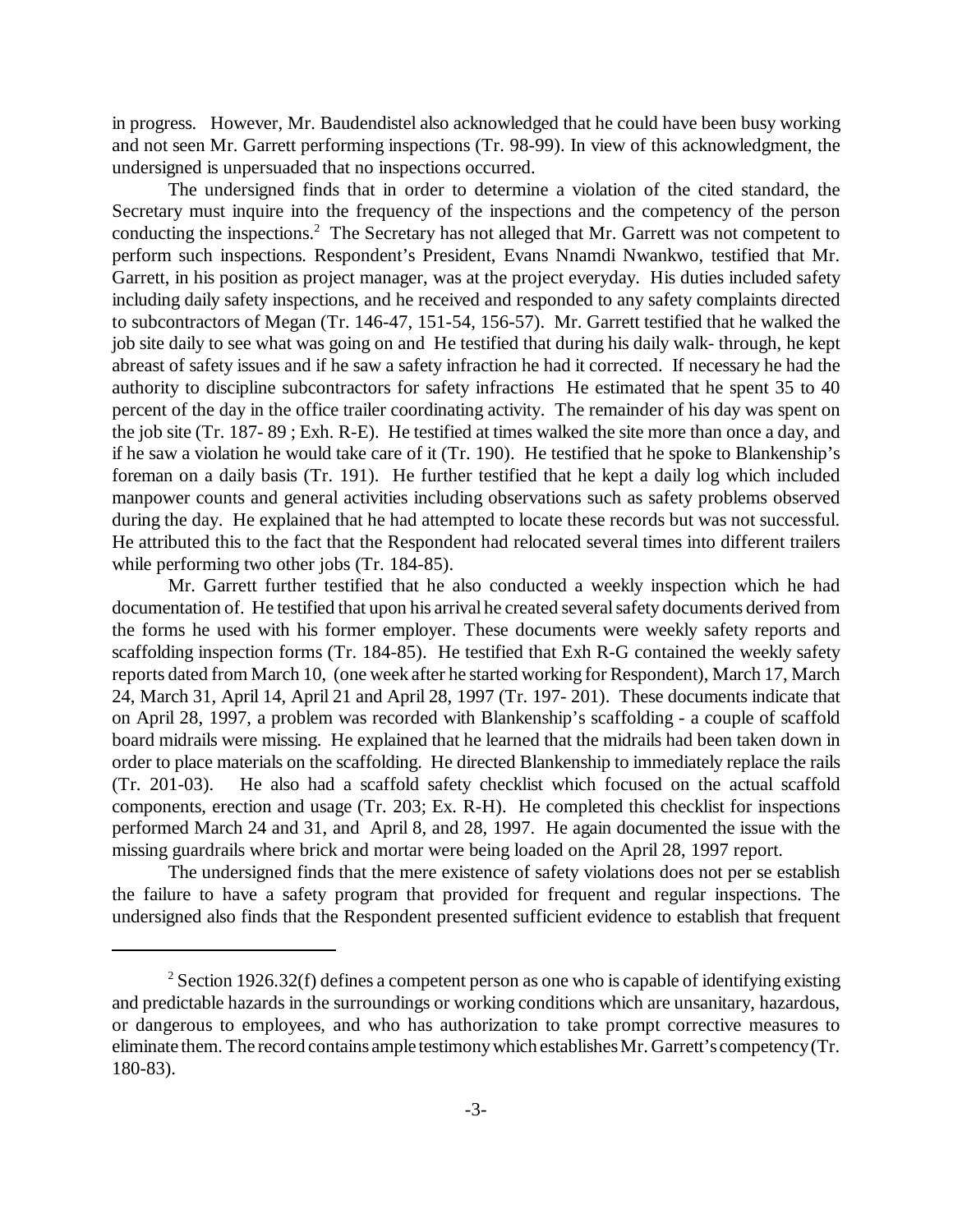and regular inspections of the job site were performed. The contents of the inspection reports corroborate that these inspections were performed frequently and took into consideration the job site, materials and equipment. The undersigned having observed the demeanor of Messrs. Nwankwo and Garrett finds their responses were forthright and finds that their testimony was credible. The violation of §1926.20(b)(2) is Vacated.

# **Citation 1, Item 2**

29 CFR §1926.45(g)(1)(vii) For all scaffolds not otherwise specified in paragraphs (g)(1)(I) through  $(g)(1)(vi)$  of this section, each employee shall be protected by the use of personal fall arrest systems or guardrail systems meeting the requirements of paragraph (g)(4) of this section.

a) The employer failed to ensure that scaffolding used on site had complete guardrail system in areas where employees are working. The employer failed to utilize a competent person to erect scaffolding which exposed employees to fall hazards above 13.7 feet.

The record reflects that Respondent stipulated that there was a scaffolding violation, involving Blankenship Masonry, where there were guardrails missing at a point on the scaffolding where it was at a height above 10 feet (Tr. 6). The Secretary argues that as the controlling employer knew or with the exercise of reasonable diligence could have known that employees of its subcontractor were working on scaffolds without proper fall protection. CO Merrick testified that when he arrived at the job site, the exposed employee was on the third buck removing the packing sheets from between bricks and carrying them to the southeast corner to be laid. He testified that he learned that the brick had been set up there the night before (Tr. 21, 39, 46). CO Merrick testified that Mr. Garrett had a direct and clear view of all of the scaffolding from its office trailer (Tr. 25, 49, 51). He believed that all Mr. Garrett had to do was look out of the trailer door window to see the unguarded scaffolding. The Respondent contends that it did not create or control the violative condition, nor with the exercise of reasonable diligence could it have known of the cited condition.(Respondent Post-Hearing Brief, p. 20). Mr. Garrett testified that when he arrived at the job site at approximately 7:30 A.M., no work had started work and the third buck of scaffolding on the east side had not been constructed (Tr. 189). He testified that at the time of his arrival, Blankenship employees were congregating outside the gate until starting time. Upon his arrival at the job site, he went directly to the trailer to take care of paperwork, make phone calls and get the day started (Tr. 189). He testified that he had no idea that any brick was being installed at that time (Tr. 214). The Respondent points out that the compliance officer acknowledged that under the aforementioned scenario, there was no reason to expect Mr. Garrett to look out of the trailer door window in search of a violation (Respondent's Reply Brief, p. 4; Tr. 48).

The Secretary also introduced into evidence four Safety Observation Memoranda which d.e. Foxx had issued to Respondent. These memoranda were issued by Jack Meyer whenever he believed an unsafe condition existed on the job site. The memoranda were dated April 2, 1997 (top rail in midrail at window opening on first and second floor used for stacking masonry were not in place); April 3, 1997 ( drywallers working on second floor without guardrail or being tied off); April 10, 1997 (men working on scaffold at second floor window without fall protection); April 14, 1997 (no guardrail at ends of working platform on scaffold for brick layer); and April 30, 1997 (masons working on scaffold before guardrail was installed at north elevation). Respondent provided testimony that only the April 2 observation involved Blankenship, and the issue concerned guarding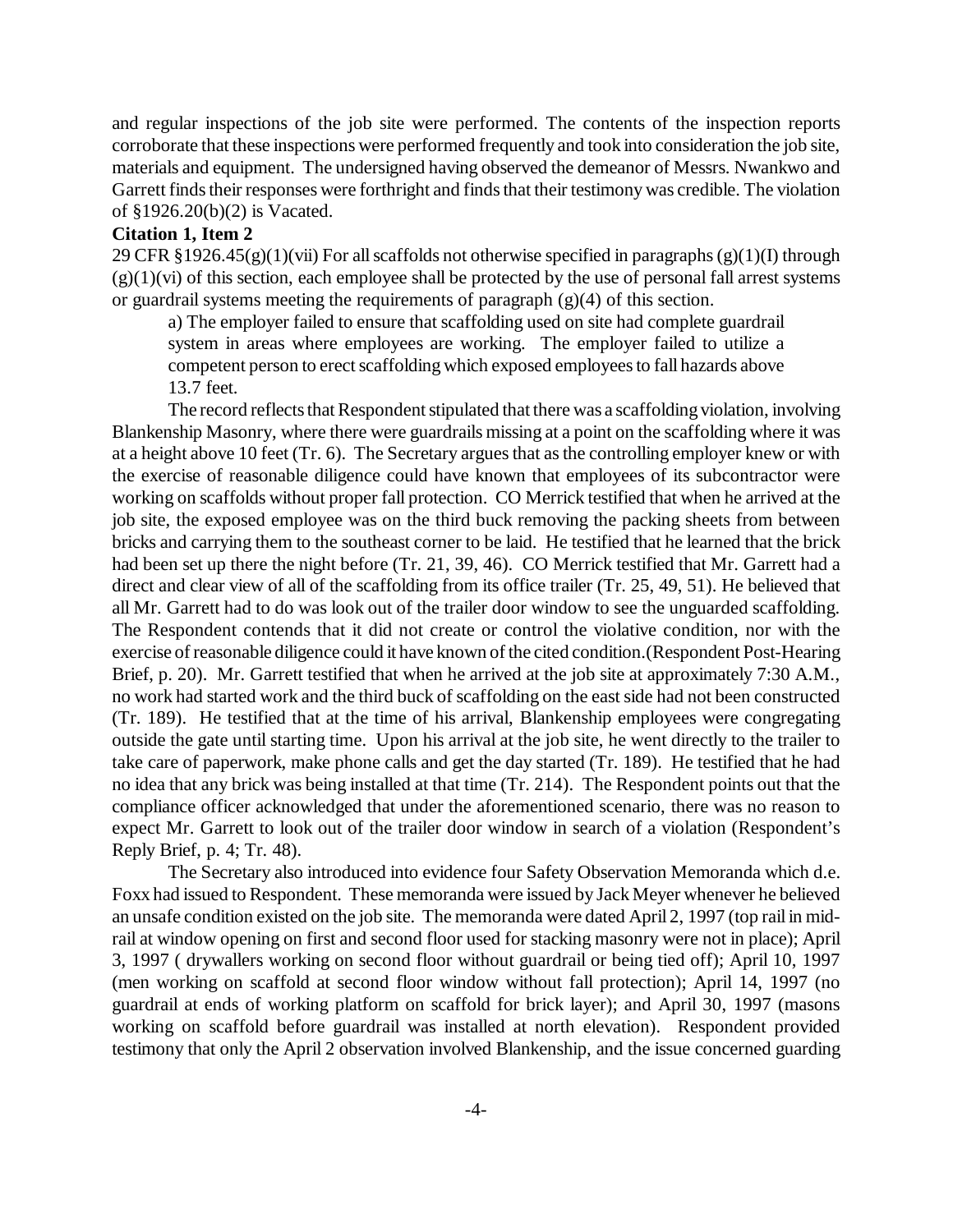at a window opening and not scaffolding(Tr. 252). The safety observation of April 3 involved the drywall subcontractor and not Blankenship. Furthermore, Mr. Garrett testified that at the time of this observation, the employees were not required to be tied off because of the height of the scaffolding. He reported this finding back to d.e. Foxx (Tr.206-07, 211). He testified that the April 10 memorandum involved the drywall subcontractor and not Blankenship. He explained that he found that the scaffolding was in place and that there was no fall protection violation (Tr. 208-09). Mr. Garrett testified that he again found no violation in response to the April 14 memorandum (Tr. 210, 214). Mr. Garrett and Mr. Nwankwo both provided undisputed testimony that Respondent was not in receipt of the April 30 memorandum until after the May 1, 1997 inspection (Tr. 144-45, 222-23). Mr. Garrett disagreed with the contents of the memorandum. He testified that he had not observed any scaffolding problems with Blankenship's scaffolding. Furthermore, he believed that because no planking was present on which employees could have been working, construction of the scaffolding was in progress. Therefore, there would have been no guardrail installed at this stage (Tr. 249-50).

There is no dispute that the standard is applicable or that an employee had access to the violative condition. The undersigned finds that the testimony of Messrs. Nwankwo and Garrett and the contract between the two entities (Ex. R-B), establish that Respondent had control over its subcontractors and was responsible for ensuring that safety was enforced. Mr. Garrett's duties included inspections for safety and ensuring that infractions of subcontractors were immediately corrected (Tr. 147-151).

 Employer knowledge (constructive) can be established if the Secretary establishes that an employer could have known of the violative condition, if it had exercised reasonable diligence. Review Commission precedent had established that "[r]easonable diligence involves several factors, including an employer's 'obligation to inspect the work area, to anticipate hazards to which employees may be exposed, and to take measures to prevent the occurrence.' *Frank Swidzinski Co., 9 BNA OSHA 1230, 1233 (No. 76-4627, 1981) . . .* Other factors indicative of reasonable diligence include adequate supervision of employees, and the formulation and implementation of adequate training programs and work rules to ensure that work is safe.(citations omitted).*" Pride Oil Well Service,* 15 BNA OSHA 1809, 1814 (No. 87-692, 1992). The record establishes that at the time Mr. Garrett was in the trailer he did not know of the violative condition. The record reveals that it occurred subsequent to his entry into the trailer, and thus, he had no actual knowledge of it. However, the record reveals that a part of Mr. Garrett's morning routine upon his arrival at the job site, was to "get [his] game plan for the daily activities"(Tr. 189). The record is void of any evidence of any efforts which Mr. Garrett took to ensure job site safety prior to commencing office type work. In light of the nature of the work occurring outside of the trailer - scaffolding, and the fact that Respondent had been notified by the general contractor of several fall protection issues involving its subcontractors, albeit not always an OSHA violation, the undersigned finds that it was incumbent upon Mr. Garrett to take certain measures prior to going into his trailer to commence office work. Admittedly, it was difficult to view the entire job site from inside the trailer and Respondent's ready access to its subcontractors was prohibitive at that location. However, with the exercise of reasonable diligence preventative measures for the anticipated hazards of the day's work could have been implemented. The undersigned finds that to address these issues after work in the trailer has been completed demonstrates a lack of the exercise of reasonable diligence. The undersigned further finds that in light of the alleged observation made by Mr. Meyer on April 30, Respondent with the